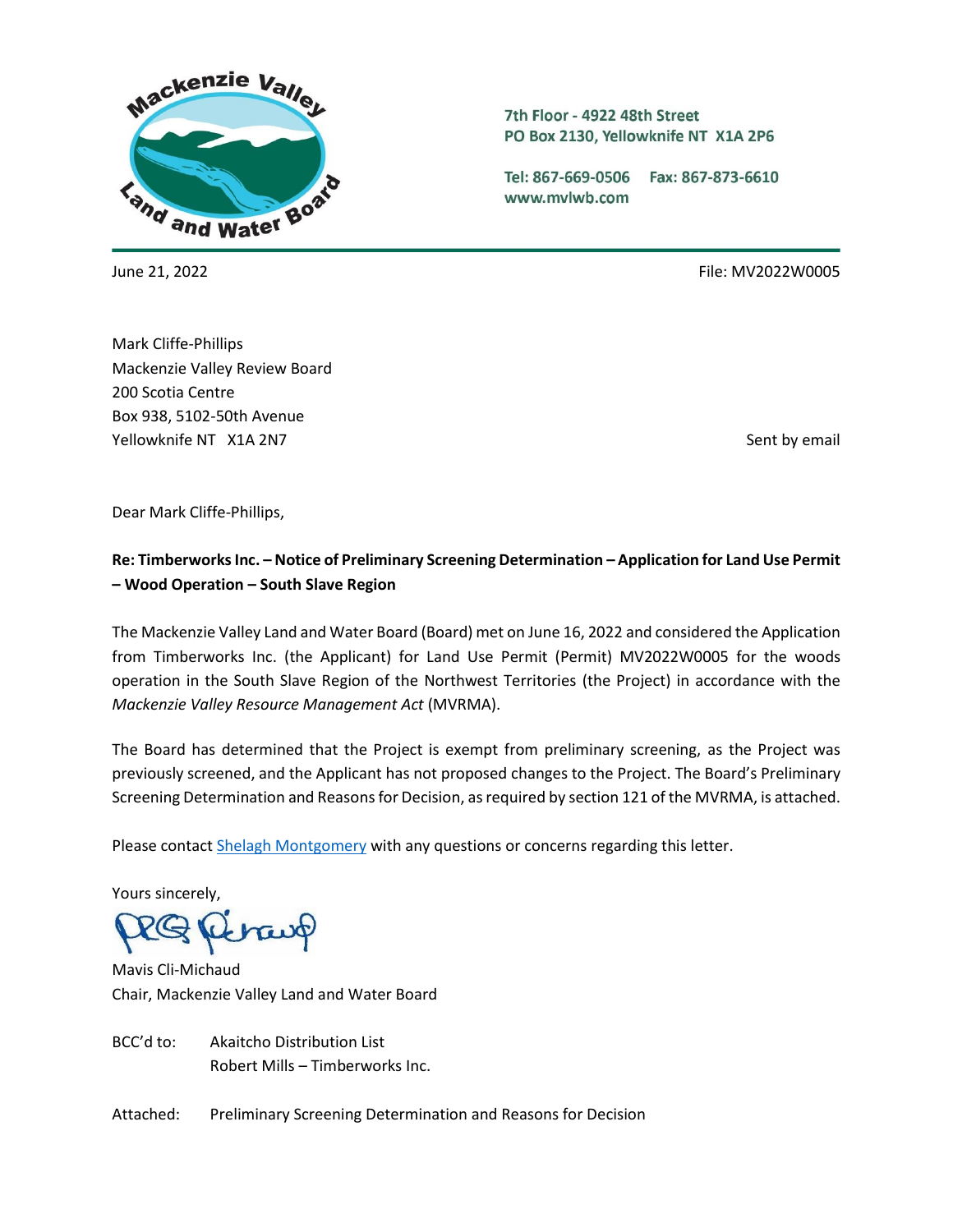

7th Floor - 4922 48th Street PO Box 2130, Yellowknife NT X1A 2P6

Tel: 867-669-0506 Fax: 867-873-6610 www.mvlwb.com

# **Preliminary Screening Determination and Reasons for Decision**

| <b>Land Use Permit Application</b> |                        |
|------------------------------------|------------------------|
| <b>File Number</b>                 | MV2022W0005            |
| Company                            | Timberworks Ltd.       |
| Project                            | <b>Woods Operation</b> |
| Location                           | South Slave Region     |
| <b>Activity</b>                    | <b>Wood Operation</b>  |
| <b>Date of Decision</b>            | June 16, 2022          |

#### **1.0 Decision**

In accordance with subsection 124(1) of the *Mackenzie Valley Resource Management Act* (MVRMA), the Mackenzie Valley Land and Water Board (MLWB or Board) met on June 16, 2022 to make a preliminary screening determination on the renewal Application from Timberworks Ltd. (Timberworks)(Applicant) for Land Use Permit MV2022W0005 (Permit)<sup>1</sup> for the wood operation (Project).<sup>2</sup>

The Board has determined that the Project is exempt from preliminary screening, because the Project was previously screened, and the Applicant has not proposed changes to the Project.

The Board's determination, including reasons for its decision, are detailed in sections [3.0](#page-2-0) and [4.0.](#page-3-0)

<sup>&</sup>lt;sup>1</sup>See MLWB Online Registr[y www.mvlwb.com](https://mvlwb.com/) for Timberworks Ltd - [Permit Application](https://registry.mvlwb.ca/Documents/MV2022W0005/Timberworks%20-%20Type%20A%20LUP%20Application%20-%20Apr6_22.pdf) - Apr6\_22

<sup>&</sup>lt;sup>2</sup> The Project is the quarry operation, which is the proposed development, where "development" is defined in Part 5 of the MVRMA as:

<sup>&</sup>quot;any undertaking, or any part or extension of an undertaking, that is carried out on land or water and includes an acquisition of lands pursuant to the *Historic Sites and Monuments Act* and measures carried out by a department or agency of government leading to the establishment of a park subject to the *Canada National Parks Act* or the establishment of a park under a territorial law."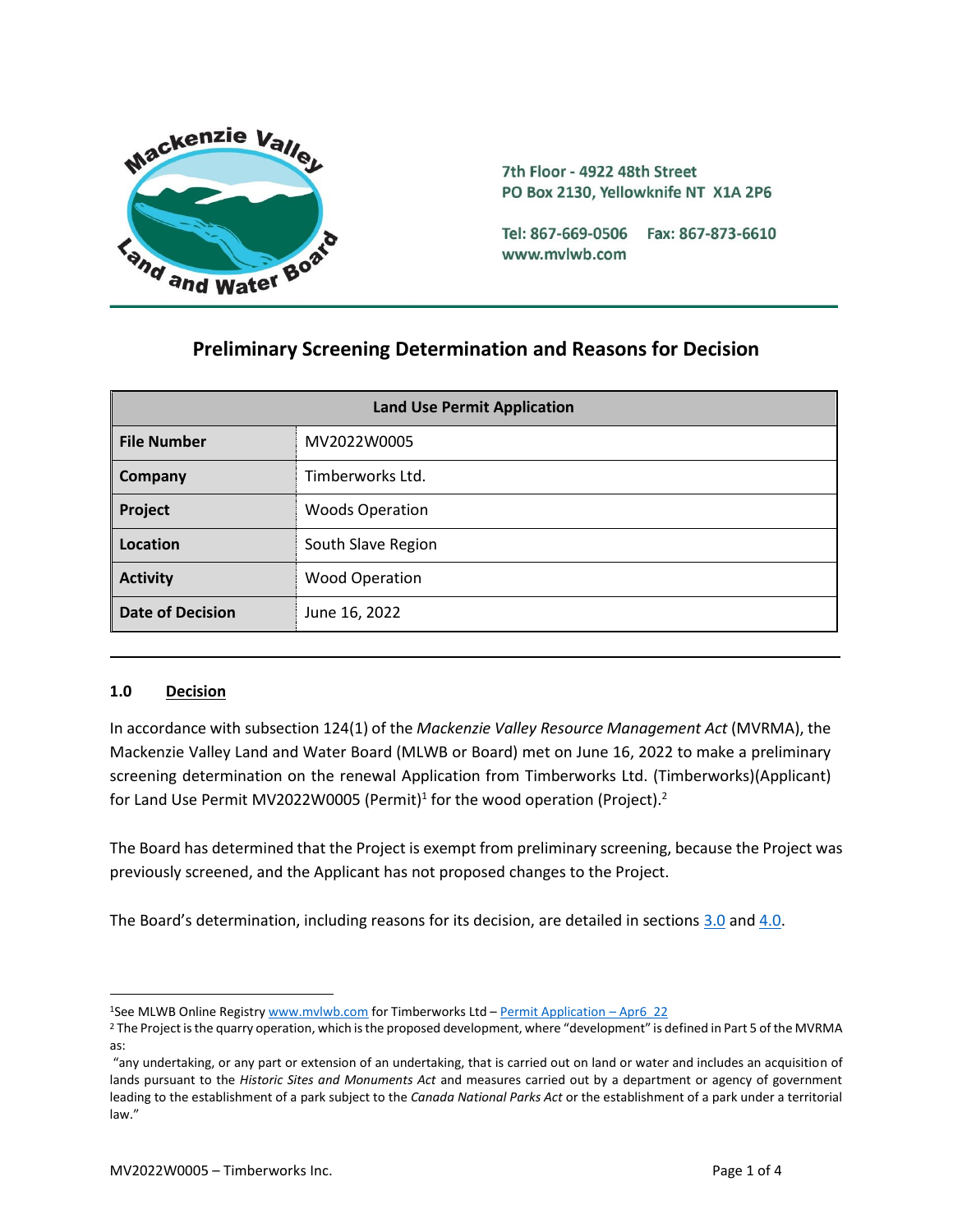### <span id="page-2-0"></span>**2.0 Background and Scope of Screening**

On August 13, 2005, Timberworks received a Permit (MV20015W0011) for a woods operation in the South Slave Region. The Permit was never activated by Timberworks.

### Description of Application

On April 6, 2022, Timberworks applied for the continued operation of the woods operation.

The Applicant has not proposed changes to the Project, and under Schedule 1, section 2 of the Exemption List Regulations to the MVRMA, project areas and activities that have already been subject to Part 5 of the MVRMA, and for which no changes are proposed, are exempt from preliminary screening.<sup>3</sup>

The Project areas and activities that have already been subject to Part 5 are listed below. Further information about these Project areas and activities, and associated impacts and mitigations, is detailed in the Board's Preliminary Screening Determination, dated March 20, 2008<sup>4</sup>

### Previously Screened:

On August 13, 2015, Timberworks received a Permit for a woods operation in the South Slave Region. The operation included the following activities:

- Harvesting timber;
- Storing timber prior to transport ;
- Establishment of roads and trails;
- Establishment of camps;
- Use of equipment; and
- Use and storage of fuel.

## **2.1 Public Record and Regulatory Proceeding**

To assist the Board in its preliminary screening determination for the Project, the Board distributed the Application and a draft Permit for public review on May 5, 2022, inviting reviewers to provide comments and recommendations on the Applications and the preliminary screening (e.g., on impacts and mitigation measures) using the Online Review System (ORS). Comments were due May 30, 2022, with responses from the Applicant due June 6, 2022. The Board received comments and recommendations from Kátł'odeeche First Nation, Government of the Northwest Territories – Department of Lands (Inspector), Government of the Northwest Territories – Environment and Natural Resources and the Government of the Northwest Territories – Prince of Wales Northern Heritage Centre. 5

<sup>&</sup>lt;sup>3</sup> As per Schedule 1, section 2.1 of th[e Exemption List Regulations,](http://laws-lois.justice.gc.ca/PDF/SOR-99-13.pdf) no preliminary screening is required for:

<sup>&</sup>quot;A development, or a part thereof, for which a permit, licence or authorization is requested that

<sup>(</sup>a) was part of a development that fulfilled the requirements of the environmental assessment process established by the *Mackenzie Valley Resource Management Act*; and

<sup>(</sup>b) has not been modified since the development referred to in paragraph (a) fulfilled the requirements of the environmental assessment process established by the *Mackenzie Valley Resource Management Act*."

<sup>4</sup> Ibid.

<sup>5</sup> See MLWB Online Registry for Timberworks. – [Review Comment Summary Table](https://new.onlinereviewsystem.ca/review/4E920AE1-8FCC-EC11-997E-CC60C843C6BF) – June1\_2022.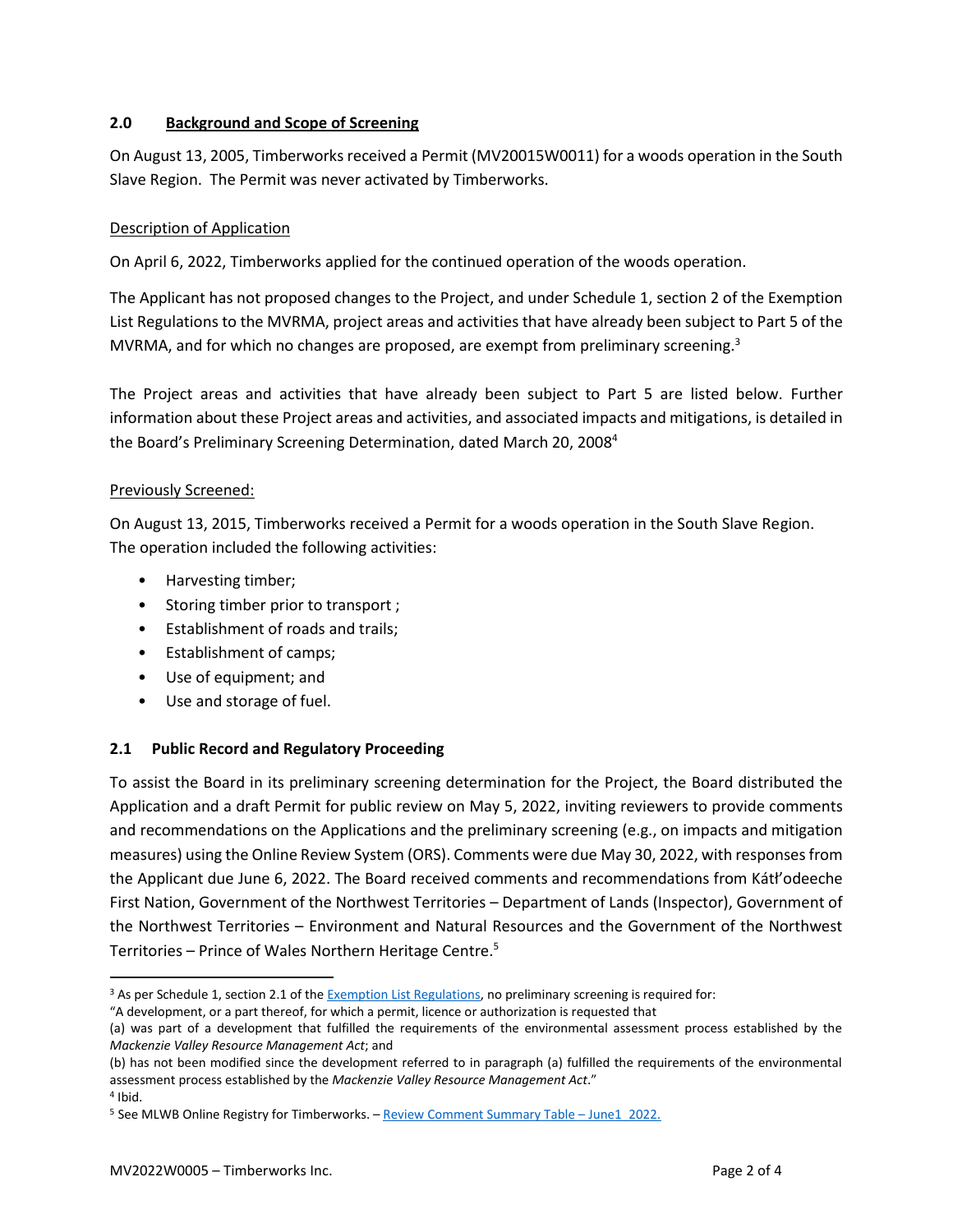Since there were no requests to extend the reviewer comment deadline, the Board is satisfied that a reasonable period of notice was given to affected communities and First Nations, as required by subsection 63(2) of the MVRMA.

Pursuant to Schedule 4.1 of the Northwest Territory Métis Nation (NWTMN) Interim Measures Agreement, the Board determined that written notice was given to the NWTMN and that a reasonable period of time was allowed for NWTMN to make representations with respect to the Application.

Pursuant to subsection 1.6, paragraphs (a) and (b) of the Akaitcho Territory Dene First Nations (ATDFN) Interim Measures Agreement, the Board determined that written notice was given to the ATDFN and that a reasonable period of time was allowed for ATDFN to make representations with respect to the Application.

## <span id="page-3-0"></span>**3.0 Potential Impacts and Proposed Mitigations**

Although the Board has determined that the Project is exempt from preliminary screening, the Board will consider the potential impacts and proposed mitigations in establishing the Permit conditions. For Board licences and permits in general, potential impacts can be mitigated through existing, standard, and/or project-specific licence and/or permit conditions. These conditions may include requirements for management and monitoring plans that provide detailed information regarding the implementation of mitigation measures and the evaluation of their effectiveness.

All Parties have had an opportunity to provide recommendations to the Board regarding draft conditions. In finalizing the conditions, the Board will consider these recommendations and all of the evidence provided through the regulatory proceeding.

## **3.1 Consideration of Potential Impacts**

The Board considered whether the Project might have a significant adverse impact on the environment In general, impacts of the Project on the environment can be mitigated through the use of permit conditions of two general types:

- 1. conditions in the existing Permit, including requirements for management and monitoring plans, with revisions where necessary; and
- 2. new or unique conditions that may be needed to mitigate potential impacts of the changes to the Project that may not be addressed by the conditions in the existing Permit, and which may be from the Board's standard conditions list or established by the Board as per the MVLWB *[Standard Process for Creating New](https://mvlwb.com/sites/default/files/2021-07/LWB%20Standard%20Process%20for%20New%20Conditions%20-%20Jul%2019_21.pdf) Conditions*.

These conditions may include requirements for management and monitoring plans that provide detailed information regarding the implementation of mitigation measures and the evaluation of their effectiveness.